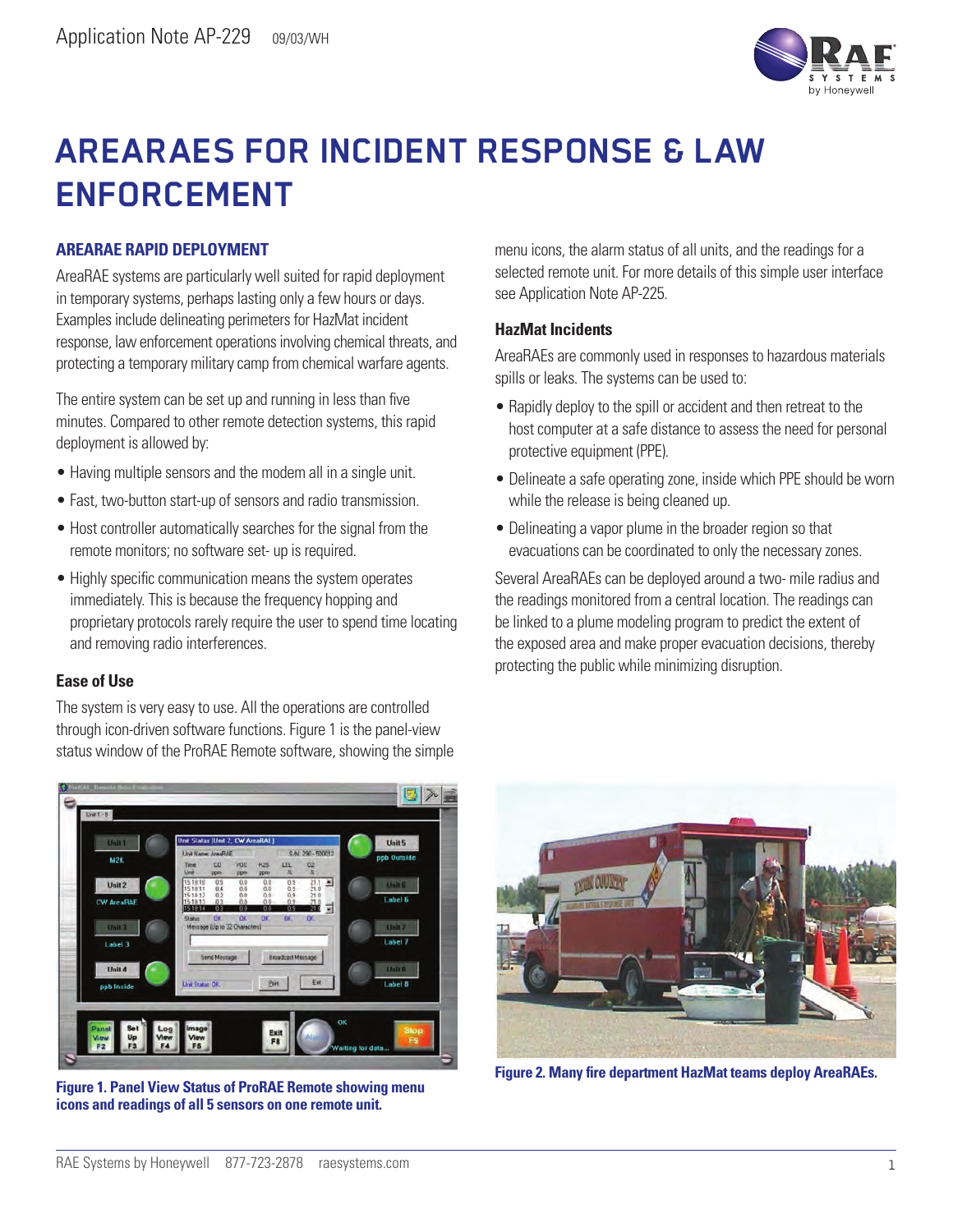

**Figure 3. Perimeter monitoring during repair of leaking gas pipe (propane is explosive, but not highly toxic).**



**Figure 5. National Medical Response Team exercise.**



**Figure 4. Simulated plane crash response training.**

## **Terrorist Attack or Large-Area Chemical Release**

AreaRAEs have been used at large-scale emergency response drills such as TOPOFF II simulated terrorist attacks in Seattle and Chicago, and at National Medical Response Team training exercises. In such large-scale incidents, the interoperability (ability to share assets) is particularly useful. At the 2003 Major League Baseball All-Star game, the 5th CST, the Chicago Fire Department, and the Illinois EPA all shared AreaRAE assets. During the TOPOFF II training in Seattle, the results were communicated in real time through the Disaster Management Information Systems (DMIS) platform to the central command in Virginia.



**Figure 6. AreaRAE monitoring Boeing Airfield fuel pumping station during TOPOFF II.**